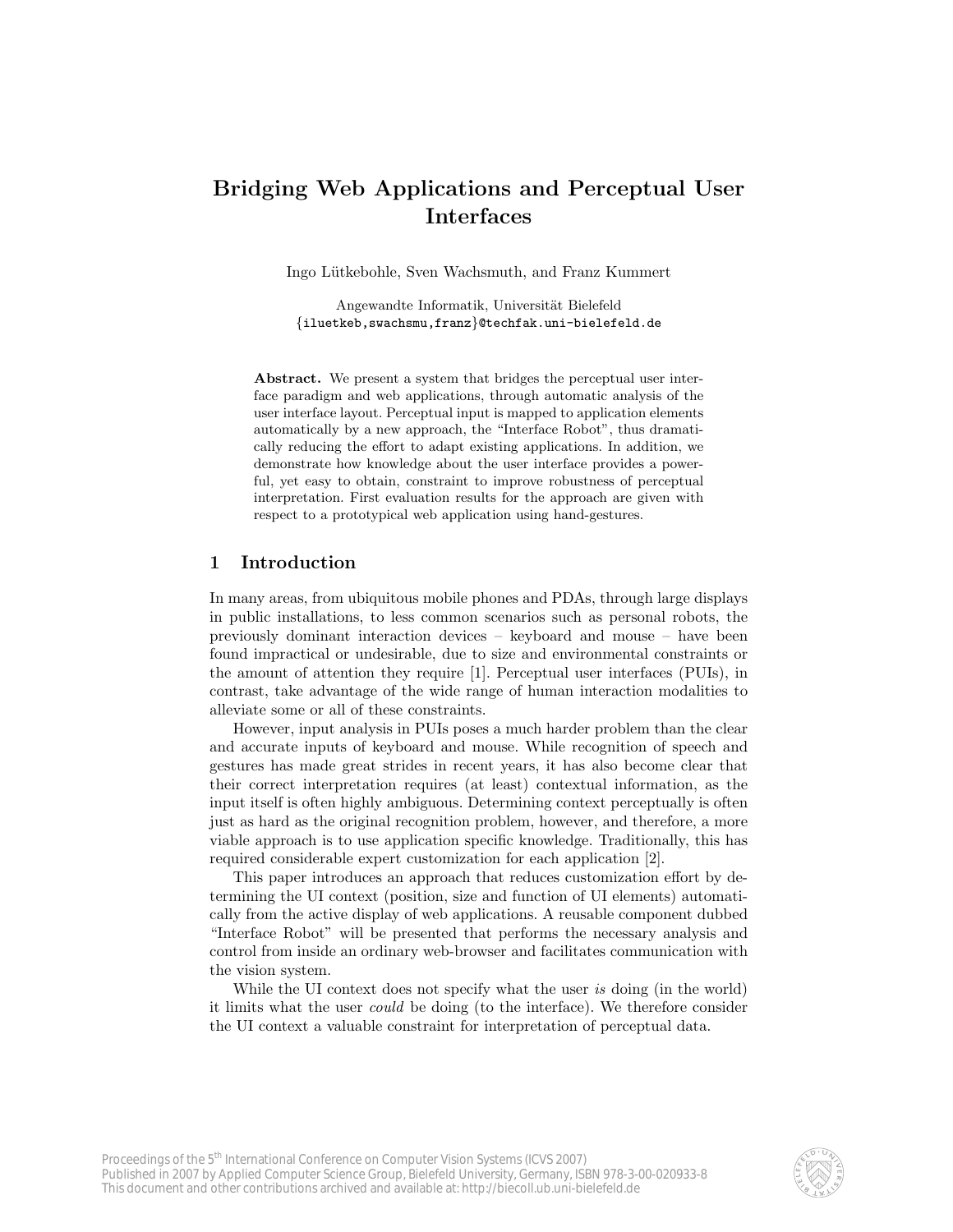In the remainder of this paper, we will first discuss earlier work in the chosen area, then introduce the web architecture and argue why it is a particularly suitable foundation for perceptual user interfaces. Subsequently, we introduce the method and the resulting architecture for multi-modal interaction. Finally, the evaluation on an example application is described.

#### 1.1 Related Work

Perceptual user interfaces in general are well summarized in [3].

Reducing the effort for PUI development has been addressed more recently by Kjeldsen et. al [4]. They propose a flexible architecture based on XML descriptions of the application UI and also make an important step to "componentize" perceptual inputs by providing a set of generic user interface components. However, the description format is specific to their system and does not make use of existing standards. According to Borkowski et. al [2], the earlier approach also requires considerable expertise in vision systems for adaptation, a drawback which they aim to address in their system through the use of robust vision algorithms. They also provide small, flexible input components that can be combined to create new types of input elements. In both cases, the effort of providing a description of the visual interface is left to the application developer.

In contrast to these systems, the proposed approach re-uses the existing UI specification of web applications, which exists in the form of the standard HTML format. Additionally, initialization of the vision system also makes use of context information, thus adapting to changing conditions automatically.

Using perceptual inputs for existing applications has been advocated by the W3C when, in 2002, a working group was formed to specify multi-modal input formats [5]. This effort addresses only transport, not interpretation, of multimodal inputs. We provide interpretation in the application context by mapping inputs to the existing interface elements autonomously.

# 2 Web Technologies for PUIs

This section introduces the most important terms and concepts of the web architecture. The web has seen continuous, rapid development over more than 15 years with several technology generations. Despite this, the basic concepts remain unchanged and we will concentrate on what makes the web architecture suitable for our purposes. Unless otherwise noted, all of the formats and protocols have been specified by the World Wide Web Consortium (W3C) [6].

# 2.1 Terms and Concepts

The World Wide Web (Web) is a client-server system, where web-browsers (clients) communicate with web-servers via the stateless HTTP protocol. Web documents are given in the Hypertext Markup language (HTML), which embeds machine-readable semantic descriptions in the content, with visual appearance

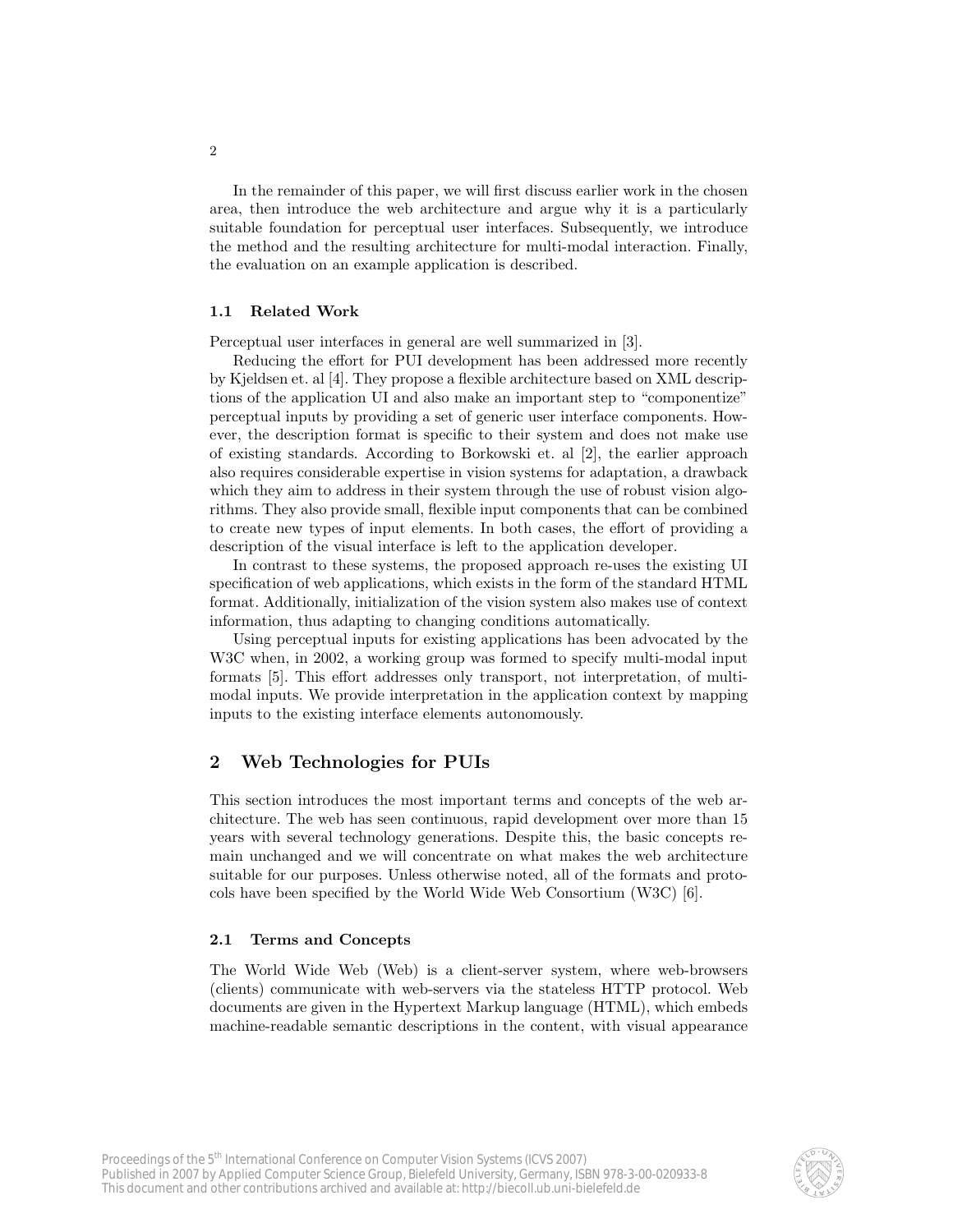being specified in auxiliary Cascaded Style Sheets (CSS). Examples of semantic descriptions relevant for interaction include "links" and "input" elements. Internally, the browsers represents document elements as well as display attributes (e.g. the position) in the standard Document Object Model (DOM).

### 2.2 Client-Side Interaction Capabilities

HTML can embed JavaScript, a scripting language, to provide direct interaction with the user and, most importantly for us, inspect and modify the DOM at runtime through the "Interface Robot". This can affect both content and visual appearance. Additionally, the browser generates events about changes to the interface, such as page load, scrolling, mouse-clicks and so on. Conversely, these can also be synthesized through JavaScript.

While we consider the web architecture very promising, there is one aspect we are concerned about, namely the update speed of the user interface. Web browsers have originally been designed to display static web-pages and interactive content was restricted to video plug-ins or Java applets. At the moment, the so-called "reflow", that is, the re-layouting and display of the page after a change to the structure, takes considerable time. The exact time depends on the amount of change incured and is thus not precisely predictable. For "small changes" browser developers give an estimate of 100 reflows per second as the maximum attainable [7].

#### 2.3 Reuse and Variability of Interfaces

Adapting existing interfaces to new devices is always a challenge and re-design may be required. Web applications in particular have a history of interface flexibility necessitated due to different web client capabilities. The web architecture has also frequently been extended in its reach, e.g. for mobile devices. Early on, these developments came with specialized standards (e.g. WAP/WML for mobile phones) but over time, both the HTML/CSS combination and the devices themselves have matured to encompass these new applications directly, based on the belief that applications should support varied devices all at once. CSS in particular was put forward to separate content and appearance and thus enable versatile display of the same content. Learning from this history, initiatives to increase accessibility [8] and standards compliance [9] have emerged, promoting a disciplined, extensible way of designing interfaces.

We therefore believe that the HTML/CSS combination in particular and the web application space in general are particularly suited as a basis for broadening the reach of perceptual user interfaces. This is not to say that all web applications could be used unchanged, but we predict that quite a few can, and for others, the adaptation effort is most likely considerably reduced.

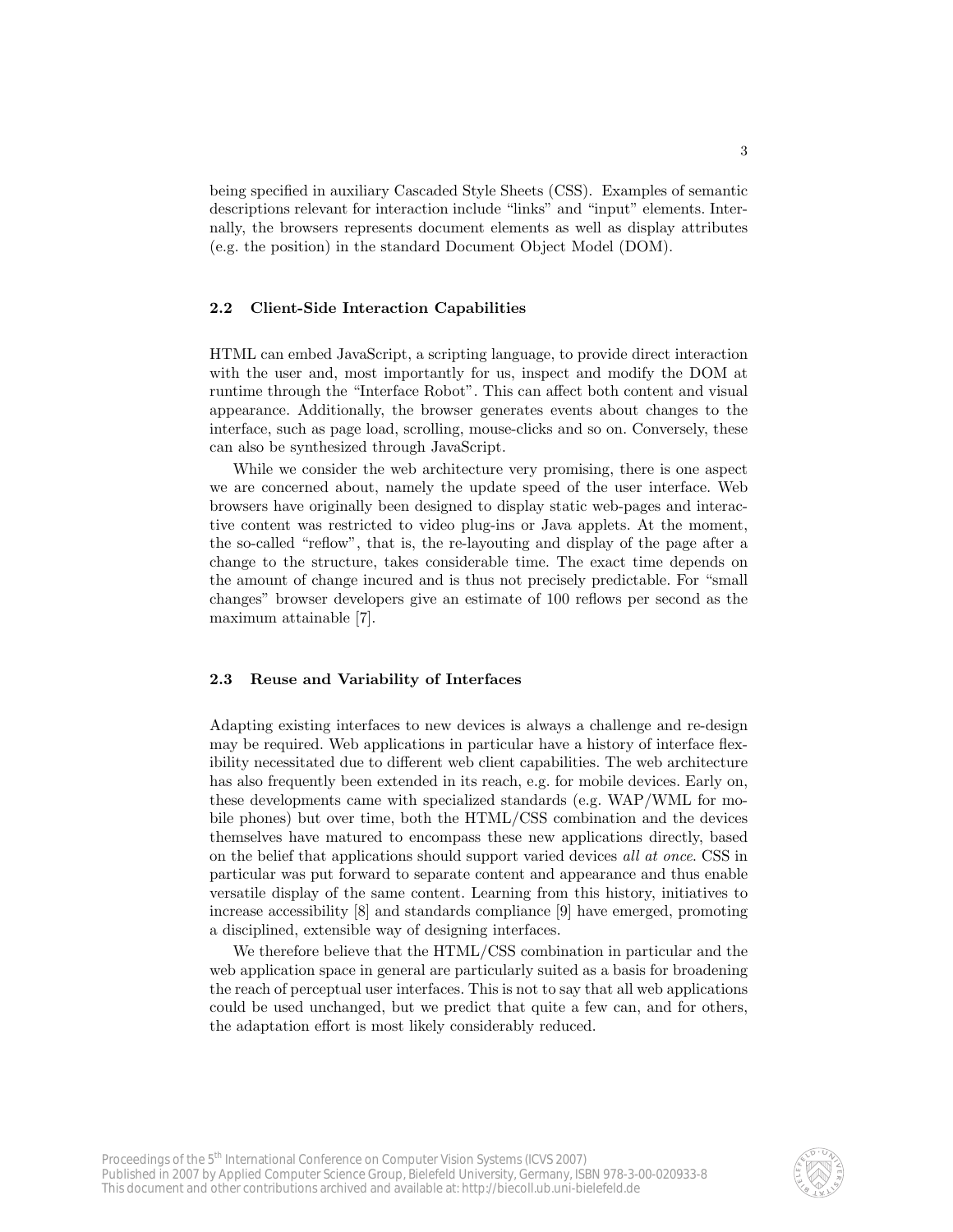

Fig. 1. Components of the Proposed System

# 3 System Architecture

The defining characteristic of the proposed system is that it augments a preexisting web application. The following section will demonstrate how a perceptual user interface can be grafted onto an existing application (the "host" application) without having to modify that application directly.

# 3.1 Hand Tracking

4

The most standard part of the proposed system is a hand-tracking component, implemented using the iceWing vision framework [10]. iceWing is a modular image processing architecture based on a Directed Acyclic Graph of processing "plug-ins". Besides image processing, it also provides network communications functionality, in this case through HTTP.

The image processing steps described in the following provide a simple way for detection of hand motion and show the characteristics necessary to take advantage of the interaction context. We start by detecting motion using temporal differencing, which is a simple technique that subtracts two successive frames, applies a threshold to eliminate noise and binarizes the result to show motion only. Due to its small history of just one frame, it reacts very fast to changes in the scene, such as lighting.

Then, the detected motion is aggregated over a number of interest regions, which are derived from the activatable area of the user interface (see section 4 for details). Additionally, fingertips are detected using a simple fingertip template [11]. Lastly, the motion inside the interest regions is aggregated over the last 10 frames. From those regions that received input over a threshold during this period, and have a fingertip match in them, the highest is selected.

#### 3.2 Interface Robot

The central part of the proposed system is a JavaScript library that we have dubbed "Interface Robot": It serves a dual purpose:

- 1. Analyze user-interface to determine size and position of elements.
- 2. Forward user input from the vision system to the host application.

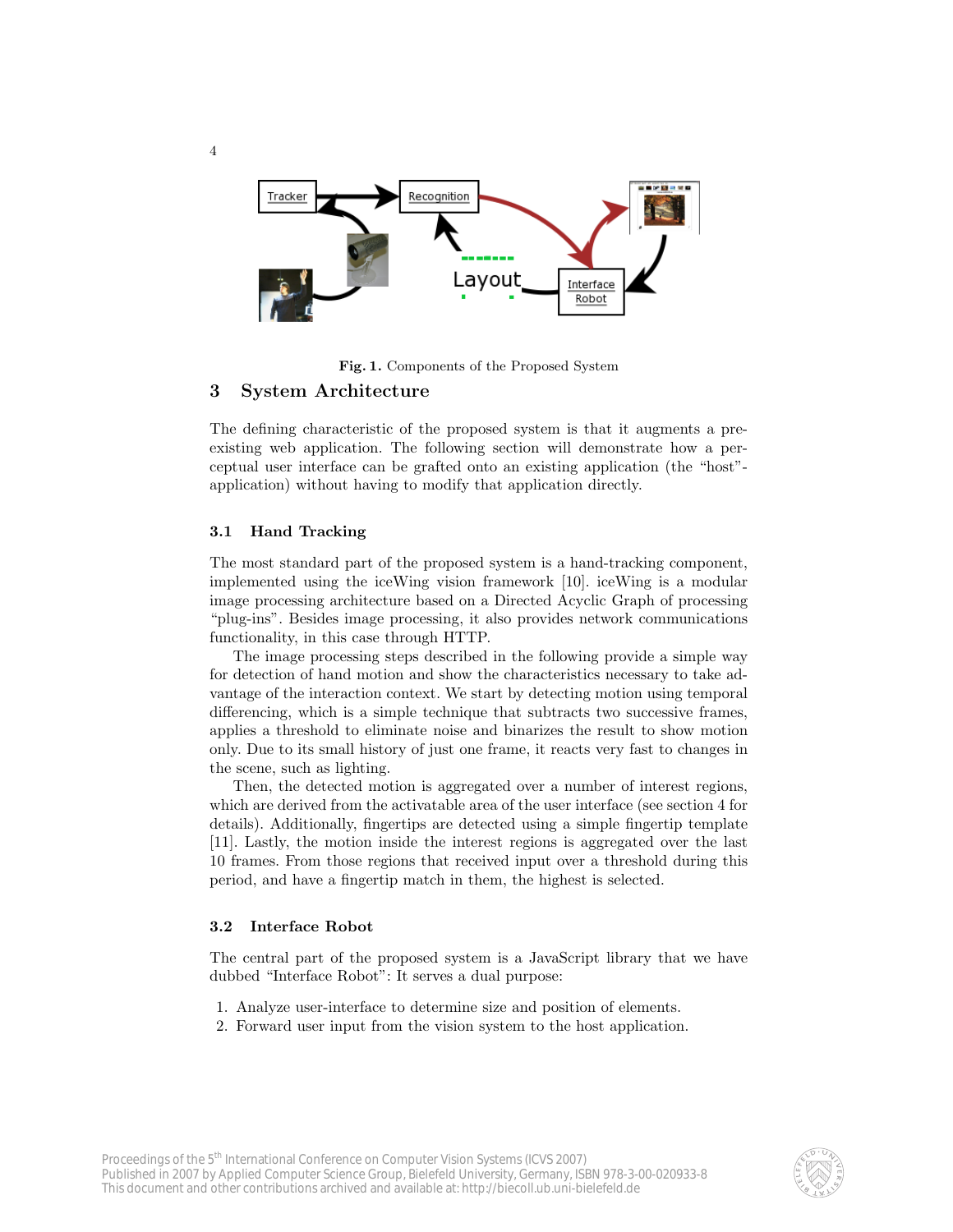JavaScript allows us to determine the position of an element on the display in exact pixel coordinates by examining certain attributes of the DOM [12]. This information has to be updated every time the page is scrolled or otherwise changed. To do so, the interface robot registers for page load and scroll events, which are standard in all modern browsers [13]. The gathered information is formatted as an XML message and pushed to the information broker using an HTTP POST request.

In fact, there is much more information available from the DOM tree, not just size and position but also the element-type, formatting and style, the location in the hierarchy and so on. Of these, we currently use the element-type to find activatable elements, specifically, anchors having a HREF-Attribute.



Fig. 2. UML Activity Diagram of the Proposed System

#### 3.3 Information Broker through HTTP

To decouple the Interface Robot from the tracking implementations, we utilize a central message exchange component that distributes messages between all attached components, depending on the content of the message. All messages are formatted as XML and exchanged over HTTP.

Using HTTP allows easy integration with the Interface Robot in the webbrowser but unfortunately, the usual request-response style of HTTP clientserver interaction does not support delivery of information after the initial response. To achieve high interactivity, we would like the Interface Robot to be notified immediately upon completion of vision processing, without having to resort to polling.

Fortunately, in recent years a new, asynchronous request method informally known as AJaX [14] has gained widespread support in browsers and we have

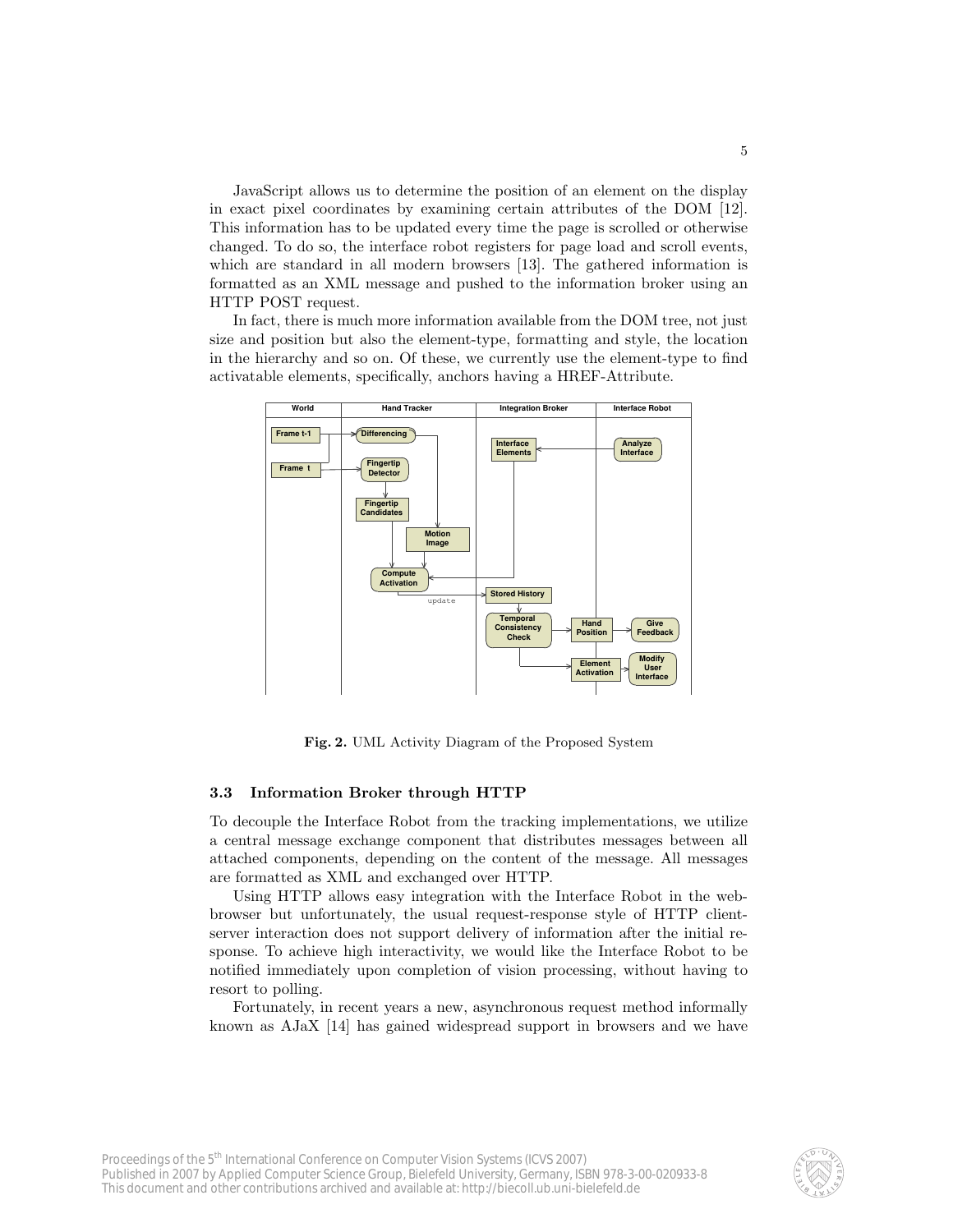implemented asynchronous notification using AJaX as follows: The interface robot creates an asynchronous HTTP request using the XMLHTTPRequest API and specifies a JavaScript function to be called on receipt of data. In the browser, the request method returns immediately and will not block the UI. Instead, the callback function is called for every chunk of data as it is received, allowing for instantaneous processing.

# 4 Using Interaction Context During Recognition

In this section, we will describe the constraints that information about the user interface can provide in general and then describe how we make use of it in our hand-gesture prototype.

At first glance, it might appear sufficient to track the hand of the user, acquire its position from frame to frame and use that for interaction, e.g. in place of the mouse position. This simple view unfortunately neglects the initialization, that is, determining what to track at any given moment. We call this particular instance of initialization the *selection problem*. Even in the simplest case of one person, one has to deal with two hands already and in our trial experiments, we commonly saw people switch hands during the interaction, e.g. to reach different sides of the large display.

Furthermore, determining hand position only is most likely insufficient to achieve the promise of perceptual user interfaces – after all, if we can only offer a (coarser) mouse-replacement, it will be hard to convince users that this is worth their while. The hand offers many more modalities than just position but as it constantly changes shape, some way of distinguishing meaningful and meaningless motion has to be devised and the proximal context of an interaction element seems a natural distinguishing feature.

# 4.1 Interaction Context for Gesture Interpretation

In the proposed prototype, we use the interaction context in two ways: Firstly, we weight fingertips and motion according to proximity to a user interface element, thereby selecting the hand closest to an element. Secondly, we apply a simple motion intensity check to detect "waving"-gestures and use the context to weight the motion by proximity to an interface element. This allows us to get good results from a simple recognizer and at the same time ignore any outside noise.

The effect of the proximity weighting can be seen in figure  $3(a)$ , where  $c_1$ and  $c_2$  correspond to interface elements, the surrounding regions to the area considered and p to an example hand match.

The activation is computed as the motion around an element, weighted by element proximity, and proximity of the hand, then choosing the maximum. More formally, let  $p_i$  be the x,y-position of the *i*th hand-candidate and  $c_j$ ,  $d_j$  the center respectively the size of the jth activatable interface element and  $m(x, y)$ a binary image that is the output of motion detection. Set the relative position

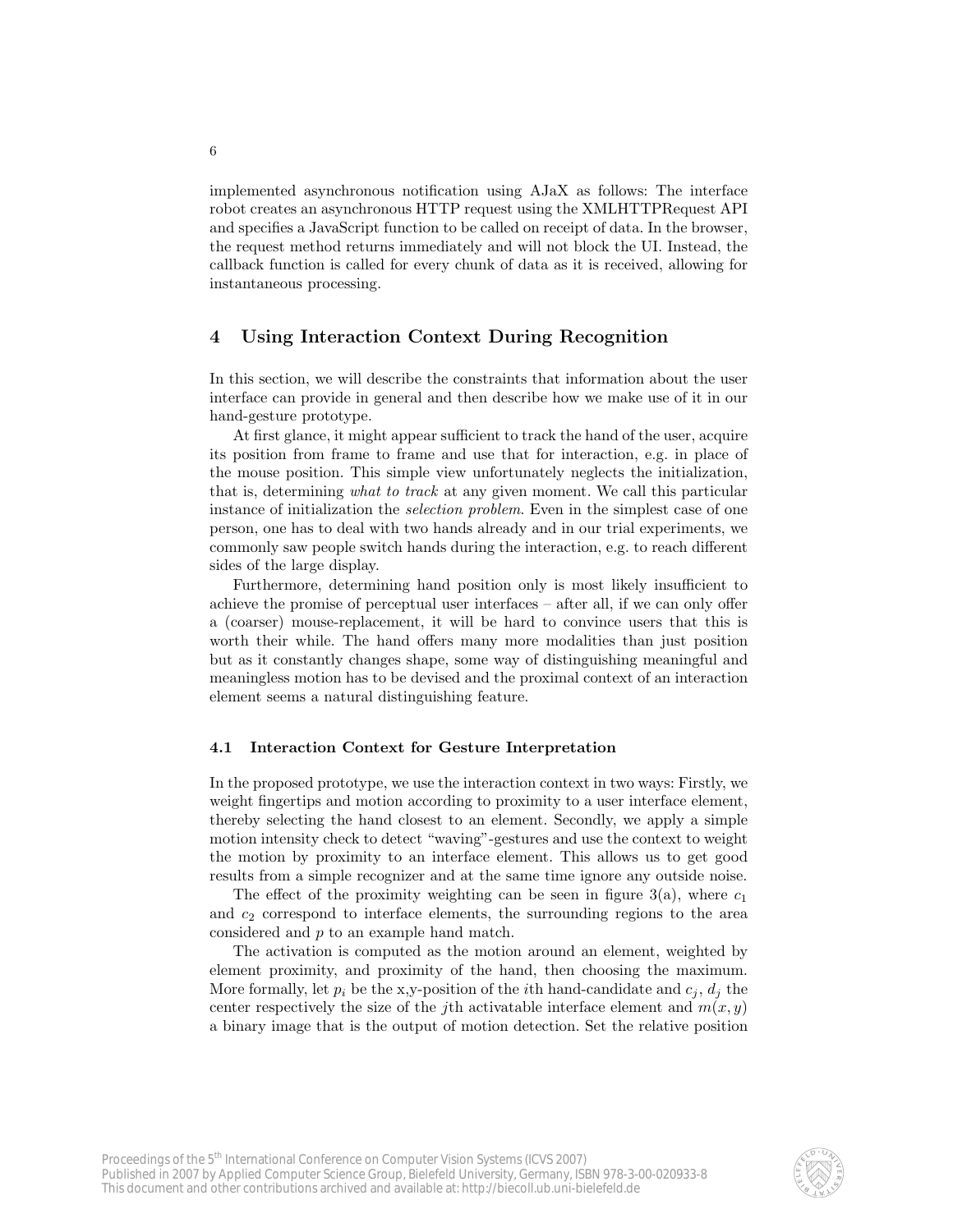

Fig. 3. Context Combination Schema and Display from Application

 $r_{ij} := p_i - c_j$  respectively the coordinates  $(x, y)_i := (x, y) - c$ . The 2d-Gaussian  $exp_{\sigma}(x, y)$  has variance  $\sigma$ . Then the activation  $a_i$  is determined by

$$
a_j := \max_i \left( \exp_{d_j}(r_{ij}) \cdot \sum_{x_j, y_j} \left[ \exp_{d_j}(x_j, y_j) \cdot m(x, y) \right] \right)
$$

In the end, the user interface element with the highest activation is chosen.

# 5 Evaluation

The integration architecture was evaluated on a prototypical application to demonstrate usability and, in particular, gather some insight into the amount and type of feedback required, as we expected that to be the most problematic aspect of using a web-based application.

For the pilot test, the subjects were divided into four groups, using a simple "Thinking Aloud" setup [15], where participants describe their interpretation of the programs behavior during the test. It was complemented by a questionnaire. Test subjects were students from a variety of disciplines, excluding computer science. The test itself took about 5 minutes but we often let subjects "play around" for considerably more time.

In the interest of brevity, the following discussion will be qualitative, quantitative results are available in section 3 of the full study report [16]. A live demo will also be shown during the ICVS 2007.

# 5.1 Example: Image Viewing and Manipulation

As a testbed for the approach, we applied it to a sample web application that allows the user to browse an image collection and perform basic manipulation operations, such as rotation, contrast adjustment, etc.. See figure 4 for a screenshot.

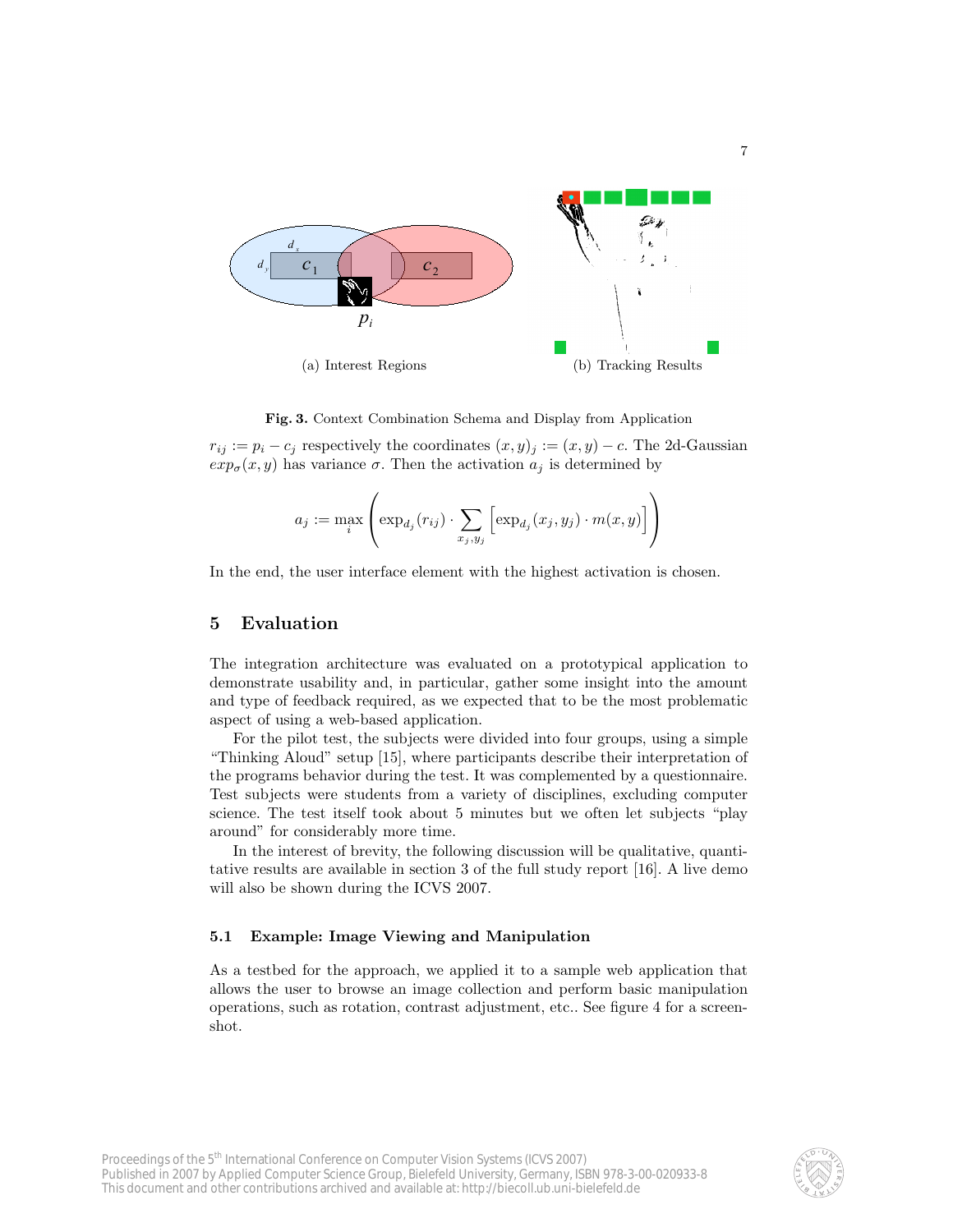

Fig. 4. Sample application screenshots from [16]

User Interface As you can see, the application consists out of a large image in the center, a strip of images at the top that serves to change the current image and a number of buttons at the sides of the image that allow further manipulation. The manipulation buttons at the side are spaced widely and therefore easy to distinguish even with coarse position control. The image change area at the top is more of a challenge, because the activatable areas are close together and accidental selection of the wrong button may become an issue.

Feedback We used two types of feedback: Two of the groups received feedback in the form of a large, round cursor, indicating the currently tracked hand position. This cursor was drawn on top of the application by the interface robot.

The two other groups were shown the motion difference image from the camera directly. The image was displayed directly using iceWing, as we had difficulty overlaying it on top of the web interface at sufficient speed. At the moment, we are still investigating better methods for displaying feedback information using web-native technologies.

#### 5.2 Overview of the Experiment

The task given to the participants was to find a certain photographic image using the application and then rotating it by 90 degrees in the edit view.

One group of participants was only informed about the general idea of the application: That it was an image browser operated using gestures. Another group of participants was given specific information about some limitations of the system and its implementation.

#### 5.3 Discussion

Firstly, all groups were able to successfully use the described system and achieve the desired test result. However, it was immediately obvious that both time-tocompletion and user satisfaction varied substantially.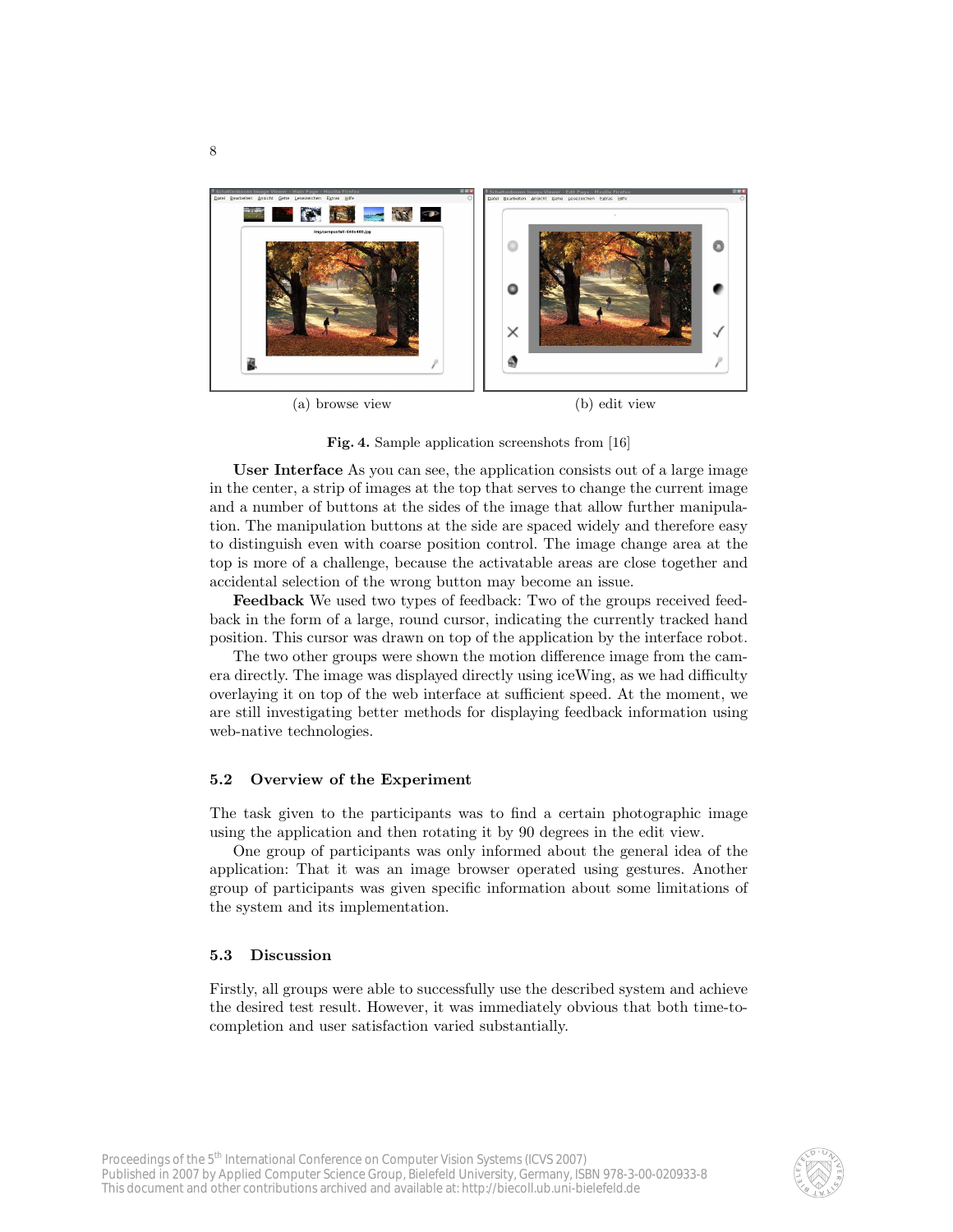Knowledge about Implementation We did not see an influence of knowledge about the implementation. Both the group that received no information except that their hand would be tracked and the group that did receive information about system limitations achieved similar interaction speed.

Type of Feedback There was one issue where the type of feedback made a substantial difference: When users left the area viewable by the camera. In the case of a simple position feedback, this problem was not detected by the user and caused confusion. While the knowledgeable group knew about this potential problem, they still had the same problems in getting back into the viewable area. The group that was shown the motion image, however, managed to avoid this problem entirely by using visual feedback to avoid borders.

Button Activation We initially suggested that people use a "waving" motion to activate the buttons. This, however, induced a significant simultaneous position change and was difficult to control.

Fatigue People became fatigued very quickly, due to the effort required for holding up a hand above the level of their elbow. We received several requests to position the scroll-bar at the bottom of the application, as this would have been usable while keeping the hand at hip-level.

# 6 Conclusion

We have shown that not only can web applications be used with perceptual user interfaces (PUIs) but that the user interface analysis they afford provides a powerful constraint for robust pattern analysis. Furthermore, we have introduced a reusable component, the Interface Robot, that allows bridging PUIs and web applications in an automated fashion.

This architecture, we believe, affords two improvements: Firstly, it allows extending the reach of PUIs to a whole new range of applications, easily. Secondly, the use of interface analysis provides a very powerful constraint to improve robustness not just for interpretation of inputs but also for the selection problem and adaptation to novel environments.

Obviously, a number of open issues remain. As the evaluation indicates, the feedback strategy needs to be improved to give users more information about how the system perceives them. We also need to address the fatigue issue, e.g. by allowing to keep the hand at around hip-level. With regard to the input supported, the current prototype analyzes only the application itself. This means that the interaction does not extend to operations afforded by the browser application, such as scrolling and going back in the history. We plan to investigate the use of gestures to synthesize some or all of these events.

A mid-term development will be exploration of adaptive interfaces, that change their display in reaction to the perceptual input. We expect this to ease analysis and improve robustness and user satisfaction. This kind of interface modification on the fly is supported naturally by Web applications through CSS changes and is one of the original motivations that has led us to pursue this direction.